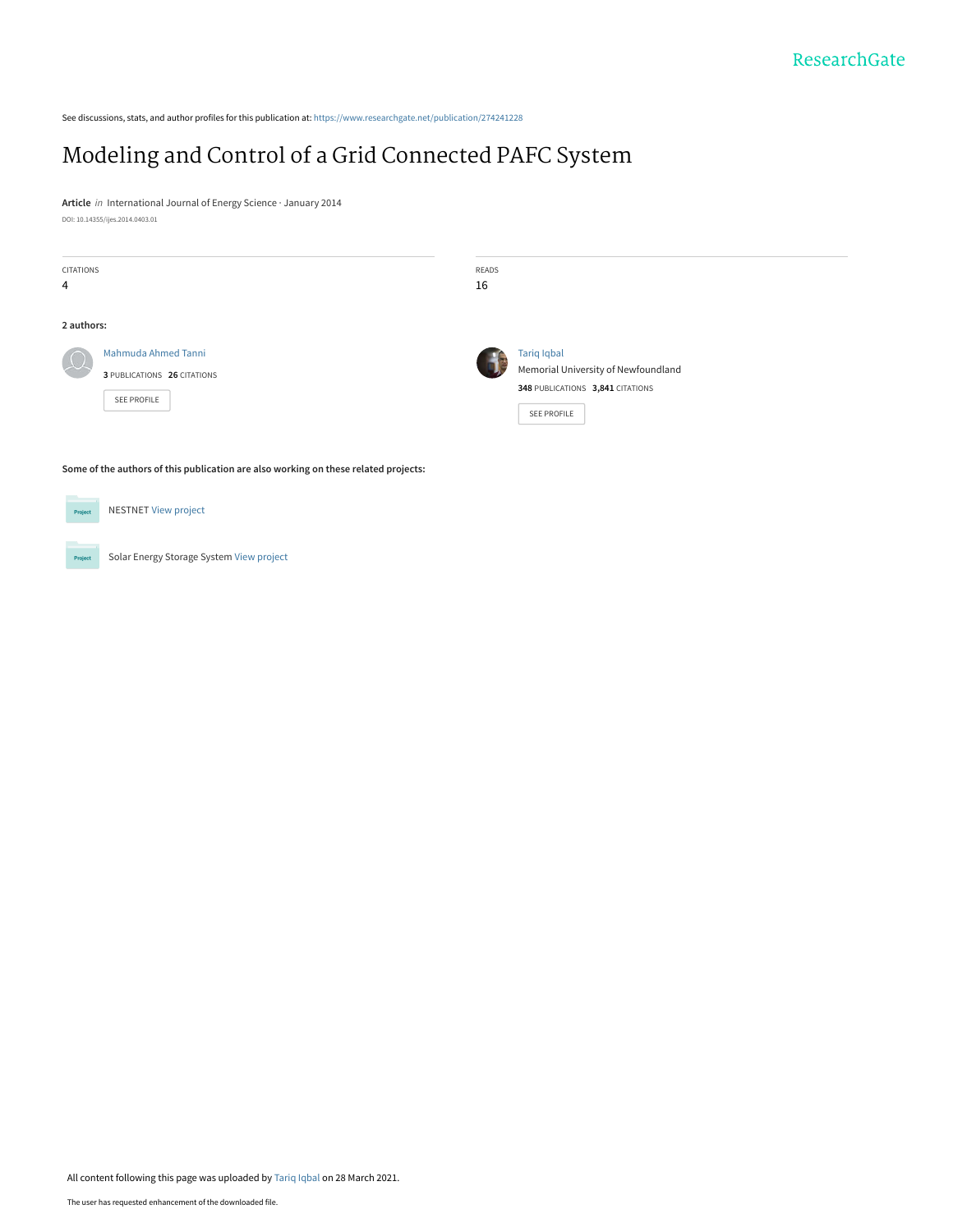# Modeling and Control of a Grid Connected PAFC System

M. A. Tanni<sup>1</sup>, M. T. Iqbal<sup>2</sup>

<sup>1,2</sup> Faculty of Engineering and Applied Science Memorial University of Newfoundland, St. John's, Canada, A1B3X5

<sup>1</sup>mat078@mun.ca, <sup>2</sup> tariq @mun.ca

Abstract-This paper presents a closed-loop control of a 440kW fuel cell system including power electronics and grid side filters. Simulation results show the dynamics of a phosphoric acid fuel cell (PAFC) and its associated power electronics including grid connection. The proposed model is based on empirical equations and Simulink blocks. The modeling and simulation is done in Matlab/Simulink software with its Power System Blockset (PSB). This model mathematically calculates cell output voltages and their consequent losses. Moreover, this model includes dc power conversion of fuel cell output into ac and grid interface. Presented model is simple and easy to understand.

 Keywords-Phosphoric Acid Fuel Cell; Modeling and Simulation; Power Conditioning System; LCL Filters; Distributed Generation

# І. INTRODUCTION

 Energy is one of the major requirements to develop the economy of a country [1]. The energy demand is increasing and due to a limited resource within few generations affordable fossil fuel reserves will be finished. Non-renewable energy sources have been utilized worldwide for several years [3]. Moreover, energy transition from the conventional fossil fuels to sustainable energy is very important for the existence of future generations and to sustain our economy. This transition can cure the environment and offers a secure future for the generations to come. Among alternative energy solutions, hydrogen based fuel cell energy is one option to address and alleviate the imminent and critical problems [1].

 Fuel Cells (FC) are electrochemical devices, which use chemical energy within a fuel. This energy is directly converted into electrical energy via an electrochemical reaction. The main components of an FC based power system are fuel processing unit (reformer), FC stack and Power Conditioning Unit [1].



Figure. 1. Fuel Cell Power Plant Major Processes [4]

 FCs are broadly classified into five categories based on the type of electrolytic material and the type of chemical operation. They are Alkaline FCs, Proton Electrolyte Membrane FCs, Phosphoric Acid FCs, Molten Carbonate FCs and Solid Oxide FCs [1]. Phosphoric Acid Fuel Cell (PAFC) is one of the most advanced and commercially available technology among all other fuel cells [2].

 FC based system requires power conditioning circuits to condition its output DC voltage and convert the DC output into AC voltage. For a grid-connected system, an inverter is used with a FC. This must be synchronized with the grid in terms of voltage and frequency [1].

 This paper represents a model and a control mechanism of a 440kW PAFC system including power electronics and grid filters. A modeling of PAFC system including dc to ac power conversion and grid connection is proposed. The FC model is based on empirical equations. Power electronics and grid interface is modelled in Simulink. This model includes fuel stacks to produce dc power, a dc to ac inverter to produce ac power, filters to eliminate fluctuation, grid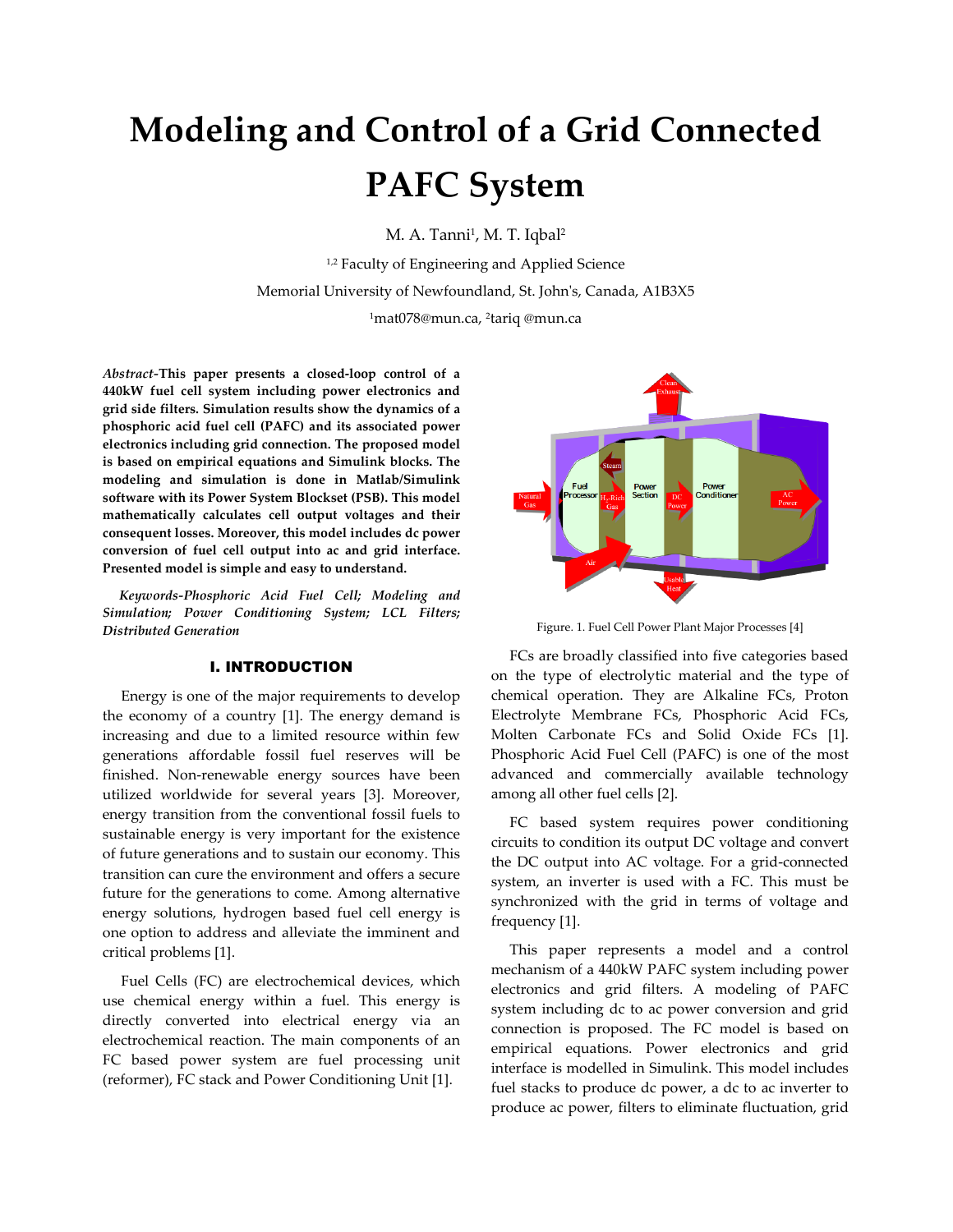connection and a closed loop control mechanism to maintain a constant output power. The closed loop control mechanism basically compares the inverter output with the reference and controls the PWM inverter. The error signal is used by the PID controller and PWM generator. Section 2 describes the mathematical model, section 3 describes the proposed model, section 4 shows the simulation results and discussions, and section 5 concludes the paper.

## ІІ. MATHEMATICAL MODELING

 A valuable insight into the electrochemistry of the fuel cell can be gained by mathematical modeling. It also shows the processes that take place in the system. In this model, the main approach is to keep the ac output fixed so that it can be injected to the grid. It is known that grid requires three phase balanced output and no fluctuation. Another approach is to minimize the losses at different stages of the whole model and to produce 440 kW power at the final stage. The block diagram of the proposed model is given below in figure 2.



Figure. 2. Basic block diagram of the PAFC grid connected model

 In this model, the PAFC system consists of 3 fuel stacks and each stack contains 376 fuel cells. The dc power of this PAFC system is converted into ac power through the power conditioning unit. A simple control mechanism controls the whole system through power conditioning unit (PCU). Since the PAFC system of the proposed model is built empirically, only the mathematical modeling of the FC part will be explained. The other three parts of figure 2 i.e. power conditioning unit, control mechanism and grid are built using available blocks available in Matlab/Simulink Power System Blockset (PSB).

 The output voltage of an individual PAFC includes Nernst potential, activation loss, ohmic loss and concentration loss. The overview can be observed in figure 3 below [2].



Figure. 3. Block diagram of the output of an individual PAFC [2]

 Figure 3 can be expressed in an equation form as explained below [2].

$$
V_{cell} = E_{nernst} + V_{act} + V_{ohmic} + V_{cone}
$$
 [1]

#### A. Nernst Potential

 At thermodynamic balance, the thermodynamic potential can be obtained. The equation of Nernst potential explains this voltage. At standard condition (298.15 K, 1atm), the overall reaction result in hydrogen, oxygen and vapor, and produce a thermodynamic potential [2].

$$
E_{nemst} = E^0 + \frac{RT}{nF} \ln[\frac{p'_{H2} (p'_{O2})^{0.5}}{p'_{H2O}}]
$$
 [2]

In equation 2,  $E^0$  is the reference potential at unity cavity (1.229 V at standard state). Here  $p'_{H2}$ ,  $p'_{O2}$  and  $p'$ <sub>H2O</sub> represents the hydrogen, oxygen and vapor partial pressures (atm), respectively. Additionally, T represents the cell temperature  $(K)$ ,  $R$  represents the universal gas constant (8.31441 J mol<sup>-1</sup> K<sup>-1</sup>),  $F$  represents the Faraday constant (96484.56 C mol<sup>-1</sup>) and *n* represents the number of electrons participating in the reaction.

#### B. Activation Loss

 Both electrical and chemical reactions result in activation energy. Reacting species can differentiate between them. Rate parameters and activation energy of one or more rate limiting reaction steps can control the voltage drop during activation loss. The following equation can explain the activation polarization [2].

$$
V_{act} = -\frac{RT}{\alpha nF} \ln \frac{i}{i_0} \tag{3}
$$

Here  $\alpha$  represents the electron transfer coefficient,  $i$ represents the current density and  $i<sub>0</sub>$  represents the exchange current density.

#### C. Ohmic Loss

 Flowing ions incur resistance in the electrolyte and through the electrode. And ohmic loss occurs due to this resistance. The ohmic over voltage can be expressed by the following equation [2].

$$
V_{ohmic} = -IR_{int} \tag{4}
$$

refer to represents the internal resistance. The developed Here I represents the electrical current and Rint equation of  $R_{int}$  at the temperature of 451 K (178 °C) can be written as below [2].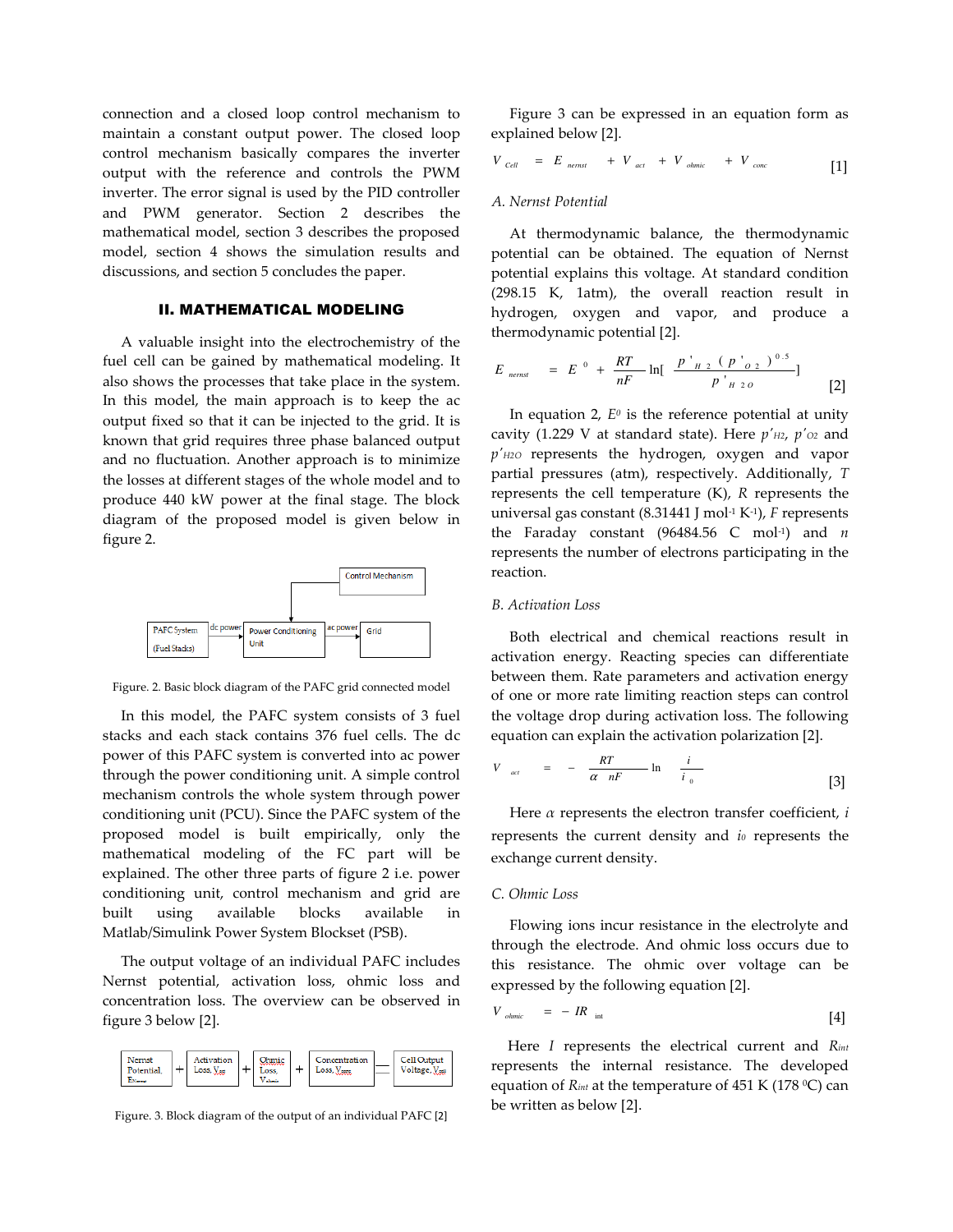$$
R_{\text{int}} = 0.0652 \t I^{-0.819} \t [5]
$$

#### D. Concentration Loss

 Sometimes a reactant is consumed at the electrode by electrochemical reaction. The products often dilute that reactant and thus concentration loss occurs. The following equation explains the concentration loss [2].

$$
V_{cone} = \frac{RT}{nF} \ln \left( 1 - \frac{i}{i_L} \right)
$$
 [6]

Here  $i$  represents the limiting current density.

 The following equation will explain the mathematical modeling of a single PAFC stack since 376 fuel cells are connected in series in a single fuel stack [2].

$$
V_{stack} = NV_{cell} \tag{7}
$$

Here  $N$  represents the number of fuel cells and  $V_{stack}$ represents the stack voltage for a PAFC.

 Since three fuel stacks are connected in series in the system, the output voltage of the PAFC system can be expressed with the following equation.

$$
V_{3 \;stack} = N_{s} V_{\text{stack}} \tag{8}
$$

Here  $N_s$  represents the number of fuel stacks,  $V_{3stacks}$ represents the output voltage of the PAFC system and Vstack represents the individual stack voltage.



#### ІІІ. PROPOSED MODEL

Figure. 4. Proposed Model of PAFC type power plant with grid connection

 Figure 4 shows the proposed model in Matlab/ Simulink environment. This figure also shows the control mechanism of a 440 kW PAFC type power plant with grid connection. Here a three phase sink is used as grid. Figure 4 is the Matlab/Simulink representation of system shown in figure 2. In figure 4, the PAFC system can be identified by red color block, the PCU by purple color, grid by green color and control mechanism by blue color. The powergui block helps to provide system initial conditions and

run the model with simple power system blocks. The subsystem blocks of the proposed model are 'Inputs', 'Feedback', 'Fuel Cell equations', 'Con of simulink blocks to power blocks' & 'Measurements'. The proposed model will be explained in the following four sections named as PAFC system, PCU, grid and control mechanism.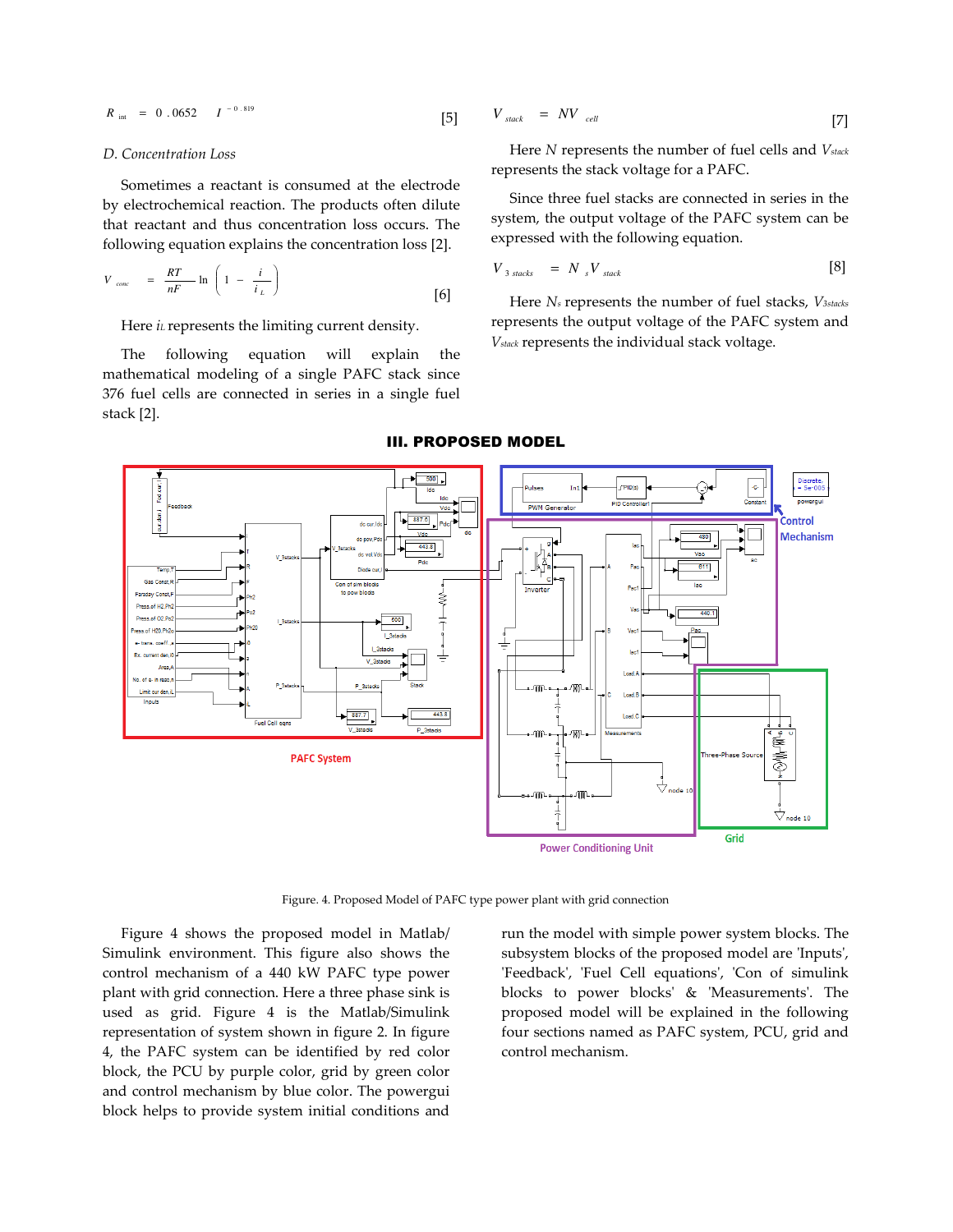#### A. PAFC System

 The first block of the PAFC system is 'Inputs' subsystem block. It contains all of the inputs of the model. This subsystem block consists of constants and in-port blocks.



Figure. 5. 'Inputs' subsystem block

 Figure 5 shows the inputs of the model. All values used in simulation are listed in table 1.

| <b>Parameter Name</b>                    | Parameter Value          |
|------------------------------------------|--------------------------|
| Temperature, T                           | 451 K                    |
| Gas Constant, R                          | 8.31441 J mol-1 K-1      |
| Faraday Constant, F                      | 96484.56 C mol-1         |
| Partial pressure of hydrogen, pH2        | 4 atm                    |
| Partial pressure of oxygen, poz          | $3.5$ atm                |
| Partial pressure of vapor, <i>pH2O</i>   | 1 atm                    |
| Electron transfer coefficient, $\alpha$  | 0.5                      |
| Exchange current density, io             | $10^2$ A m <sup>-2</sup> |
| Cell area, A                             | $0.1950$ m <sup>2</sup>  |
| Number of electrons participating in the | 2                        |
| reaction, $n$                            |                          |
| Limiting current density, $i\iota$       | 3590 A $m-2$             |

| TABLE 1 INPUT PARAMETER VALUES OF THE PROPOSED |
|------------------------------------------------|
| MODEL                                          |

 The second subsystem block is 'Fuel Cell equations' subsystem block. It contains all fuel cell equations of the mathematical modeling section. This block simulates from equation (1) to equation (8). All of the equations are used for each fuel cell of the 376 cells of the PAFC system.



Figure. 6. 'Fuel Cell equations' subsystem

 Figure 6 shows the 'Fuel Cell equations' subsystem block. The outputs (current, voltage & power of three stacks) of this subsystem block can be observed through the display blocks of figure 4. The system outputs can be investigated through one single window i.e. the 'Stack' scope block of figure 4. The output 'V\_3stacks' of figure 6 is connected to the 'Connection of simulink blocks to power blocks' subsystem block of figure 4.



Figure. 7. Connection of simulink blocks to power blocks' subsystem block

 Basically the 'Connection of simulink blocks to power blocks' subsystem block is the connection between two sections i.e. red colored 'PAFC System' and purple colored 'Power Conditioning Unit'. This subsystem block also connects simulink blocks with power system blocks. From figure 7, it can be seen that the simulink signal (V\_3stacks, stack voltage for three stacks) is input into 'simpowersystem' block i.e. controlled voltage source block. The rectifier diode after the controlled voltage source block makes the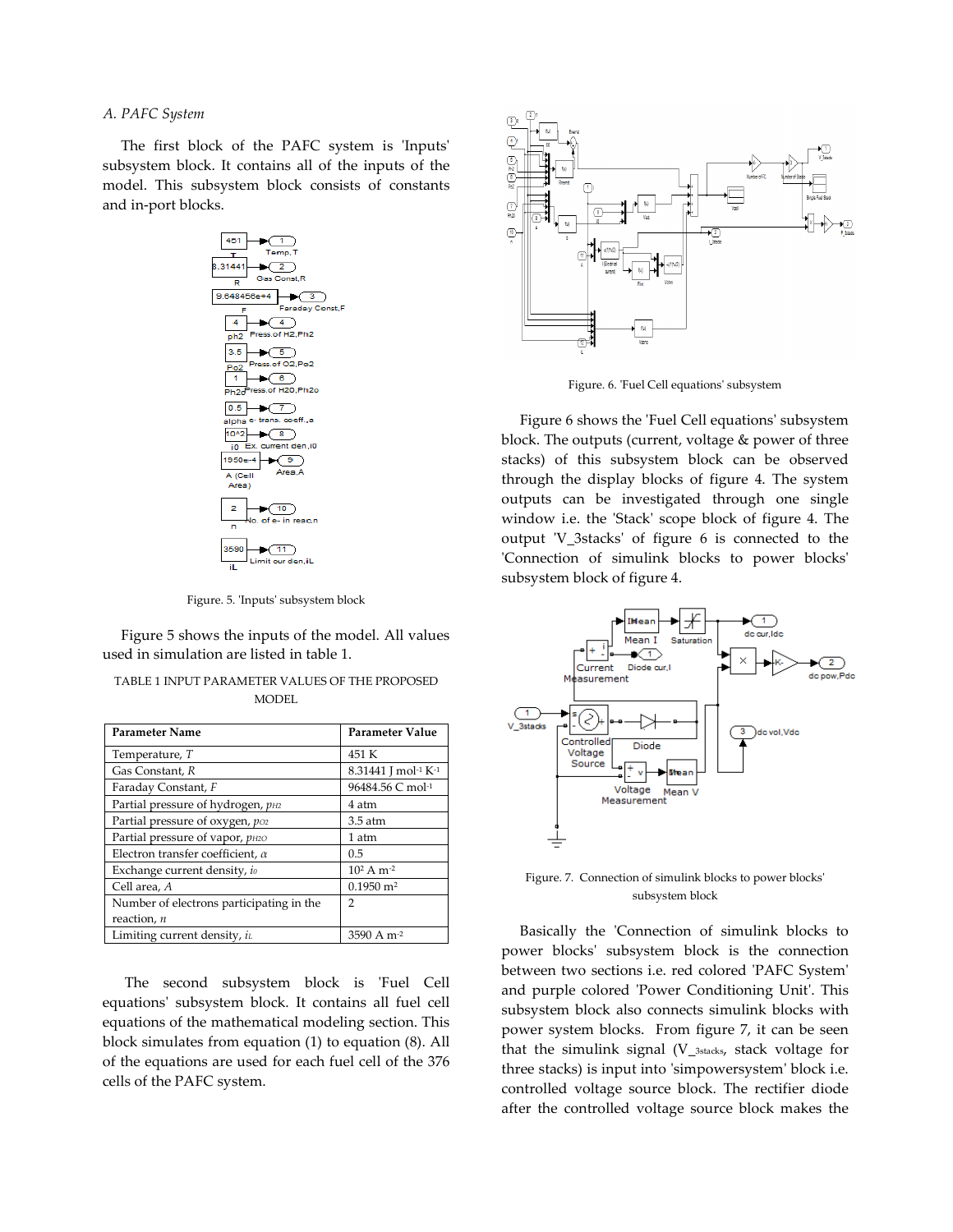current to flow in one direction. Moreover, the current measurement and voltage measurement blocks can be observed. They measure the current and voltage. The mean blocks calculate the mean value of current and voltage. The saturation block keeps the signal in the range from 500 A to 700 A. This range helps to remove fluctuation from grid. Then the dc power is calculated by multiplying the output of the saturation block with the mean voltage. A gain block is used to convert the watt (power) value into kilowatt (kW) value. In this way, the outputs of the subsystem block are dc outputs current, voltage and power and diode current.

 From figure 4, the dc current, voltage and power can be observed through display and scope block. A series RC branch is connected with the diode current. Then the diode current is connected to the power conditioning unit which is another section (purple colored). This RC branch is a DC filter representing a large capacitor and its internal resistance. The value of resistance is taken small to keep the power loss small through this path.

 One current feedback can be observed in the red colored 'PAFC System' of figure 4. This is basically the dc current from 'Connection of simulink blocks to power blocks' subsystem block to the 'Feedback' subsystem block.



Figure. 8. 'Feedback' subsystem block

 From figure 8, it can be seen that the feedback current (I) is converted into current density (i) through a gain block. Then it is sent as an input to the model. The memory block stores the initial condition i.e. specifies minimum current density observed in the results.

#### B. Power Conditioning Unit (PCU)

 The purple colored power conditioning unit of figure 4 mainly contains an inverter, three LCL filters

and a measurement subsystem block. The positive port of the inverter is connected to the dc signal and the negative port is grounded. It converts the dc signal into ac signal. The inverter is Insulated Gate Bipolar Transistor (IGBT) type. It has three bridge arms (A, B  $\&$  C) which contain three phase current. Each of these phases  $(A, B \& C)$  is connected to an LCL filter. These filters are used to reduce harmonics going to the grid. This is an important requirement of the grid. Each filter contains two inductors and a capacitor. The shape of each filter is similar to 'T'. The value of left arm inductance of each filter is same but different from the right arm inductance. Similarly the values of right arm inductance and capacitance are same for each filter. One port of all capacitors is connected to a common point. This common point is connected to the same node which can be observed with the grid in figure 4. The right arm inductances are connected to the 'Measurements' subsystem block.



Figure. 9. 'Measurements' subsystem block

 Figure 9 shows the 'Measurements' subsystem block. In this subsystem, the three input arms are connected to the three phase V-I measurement (phase-to-phase type) block. The Vabc and Iabc port are demuxed into three outputs. Then each phase voltage and each phase current for the three phase setup can be observed. One phase voltage and one phase current are connected to RMS blocks to calculate the root mean square (rms) values of voltage and current. This rms voltage and rms current are the ac voltage and ac current, respectively in figure 4. Moreover, the Vabc and Iabc of figure 9 are also entered into the '3 phase instantaneous active and reactive power' block. The output of this block is demuxed from where active and reactive power can be obtained. The active power is connected to an RMS block to calculate the rms power and then to a gain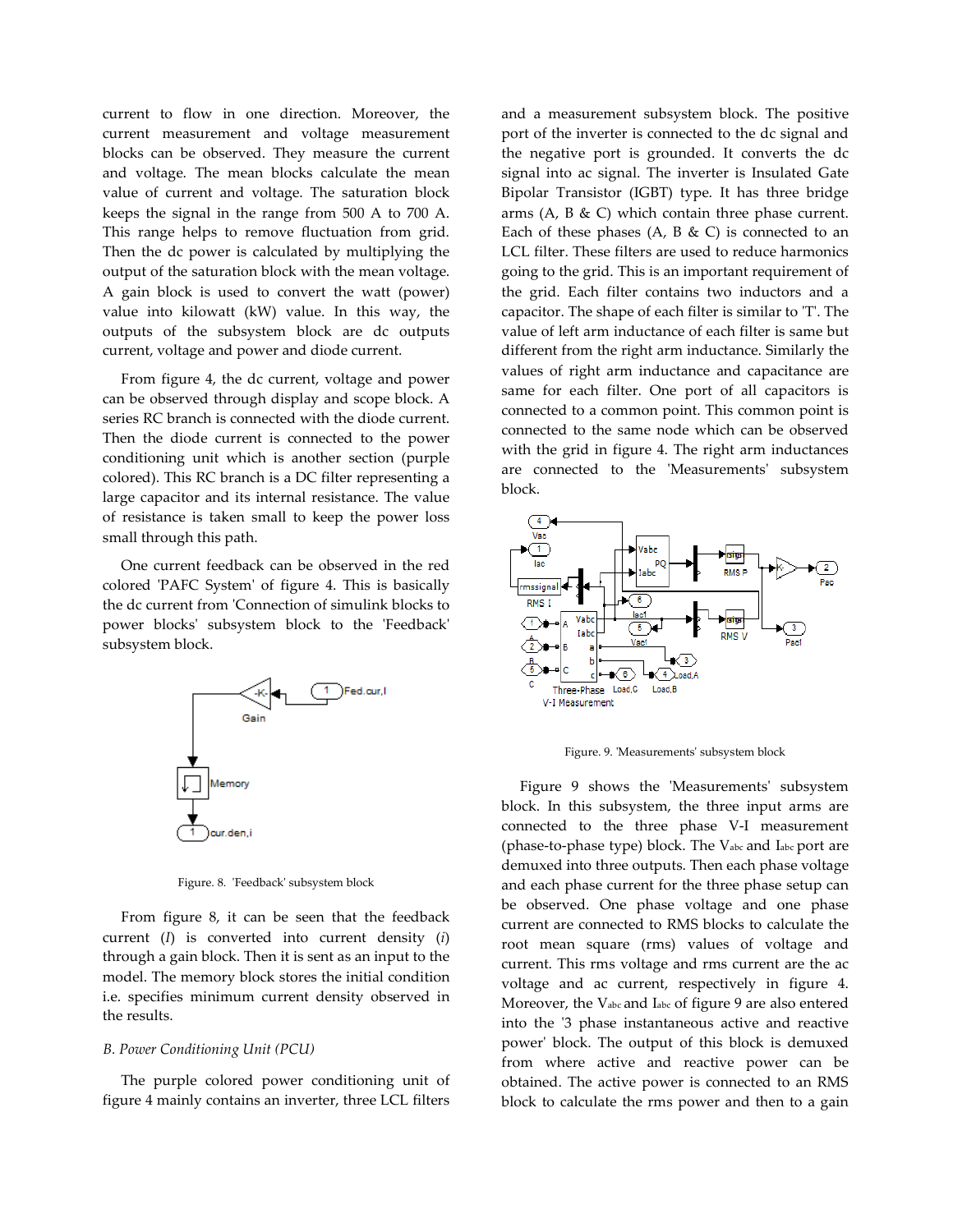block to calculate the power in kilowatt (kW). The output of the 'RMS P' block is also sent to the blue colored 'Control Mechanism' section. Additionally, the Vabc and Iabc are also connected to a scope block in figure 4 to observe the instantaneous voltages and instantaneous currents. Thus the outputs of this PCU section are I ac,  $V$  ac & P ac. These values can be measured through display blocks and curves can be observed through the 'ac' scope block.

#### C. Grid

 The green colored 'Grid' section contains a three phase sink and a neutral block. The three phase sink represents the grid in figure 4 and 'node 10' neutral indicates the same neutral of PCU section. This type of neutral is a floating type neutral without drawing the connection line between two points. The three phase sink i.e. grid window looks like below.

| <b>Block Parameters: Three-Phase Source</b>          |  |  |
|------------------------------------------------------|--|--|
| Three-Phase Source (mask) (link)                     |  |  |
| Three-phase voltage source in series with RL branch. |  |  |
| <b>Parameters</b>                                    |  |  |
| Phase-to-phase rms voltage (V):                      |  |  |
| 480                                                  |  |  |
| Phase angle of phase A (degrees):                    |  |  |
| $\Omega$                                             |  |  |
| Frequency (Hz):                                      |  |  |
| 60                                                   |  |  |
| Internal connection: Yn                              |  |  |
| Specify impedance using short-circuit level          |  |  |
| Source resistance (Ohms):                            |  |  |
| 0.0001                                               |  |  |
| Source inductance (H):                               |  |  |
| $1e-7$                                               |  |  |
|                                                      |  |  |
| Cancel<br>OK<br>Help<br>Apply                        |  |  |

 From this window, it can be seen that the phase to phase rms voltage is considered as 480 V (240+240) and the frequency as 60 Hz. Since the grid block is connected to a neutral block, internal connection is chosen as Yn. Moreover, an ideal grid has no resistance and inductance. So the resistance and inductance values are considered as very small.

#### D. Control Mechanism

 The control mechanism basically consists of a PWM generator, a PID controller, a constant and a sum block. The PWM generator gives an input (g) to the inverter which is a pure ac source. This PWM generator block looks like below.

| <b>Exercise Block Parameters: PWM Generator</b>                                                                                                                    | 53    |
|--------------------------------------------------------------------------------------------------------------------------------------------------------------------|-------|
| PWM Generator (mask)                                                                                                                                               |       |
| This block generates pulses for carrier-based PWM (Pulse Width<br>Modulation), self-commutated IGBTs, GTOs or FETs bridges.                                        |       |
| Depending on the number of bridge arms selected in the<br>"Generator Mode" parameter, the block can be used either for<br>single-phase or three-phase PWM control. |       |
| <b>Parameters</b>                                                                                                                                                  |       |
| Generator Mode 3-arm bridge (6 pulses)                                                                                                                             |       |
| Carrier frequency (Hz):                                                                                                                                            | Ξ     |
| 1080                                                                                                                                                               |       |
| $\sqrt{ }$ Internal generation of modulating signal(s)                                                                                                             |       |
| Modulation index (0 <m<1):< td=""><td></td></m<1):<>                                                                                                               |       |
| $\bf{0}$                                                                                                                                                           |       |
| Frequency of output voltage (Hz)                                                                                                                                   |       |
| 60                                                                                                                                                                 |       |
| Phase of output voltage (degrees)                                                                                                                                  |       |
| 5                                                                                                                                                                  |       |
| OK<br>Cancel<br>Help                                                                                                                                               | Apply |

 This window shows that the generator mode is chosen as 3-arm bridge (6 pulses). Because this is a grid connected model. The carrier frequency is considered as 1080 Hz and phase of output voltage as 5 degree. The frequency of output voltage is chosen as 60 Hz, since the frequency of ac current was 60 Hz. The modulation index is controlled by a PID controller. The main window of PID controller looks as below.

| <b>PID Controller</b>               |              |                                                                                                                                                                                                                                         |  |
|-------------------------------------|--------------|-----------------------------------------------------------------------------------------------------------------------------------------------------------------------------------------------------------------------------------------|--|
| (requires Simulink Control Design). |              | This block implements continuous- and discrete-time PID control algorithms and includes advanced features such as<br>anti-windup, external reset, and signal tracking. You can tune the PID gains automatically using the 'Tune' button |  |
| Controller: PID                     |              |                                                                                                                                                                                                                                         |  |
| Time-domain:                        |              |                                                                                                                                                                                                                                         |  |
| Continuous-time<br>$\bullet$        |              |                                                                                                                                                                                                                                         |  |
| Discrete-time                       |              |                                                                                                                                                                                                                                         |  |
| PID Advanced<br>Main                | Data Types   | <b>State Attributes</b>                                                                                                                                                                                                                 |  |
| <b>Controller settings</b>          |              |                                                                                                                                                                                                                                         |  |
| Controller form:                    | <b>Ideal</b> |                                                                                                                                                                                                                                         |  |
| Proportional (P):                   | $1e-4$       |                                                                                                                                                                                                                                         |  |
| Integral (I):                       | $\mathbf{0}$ |                                                                                                                                                                                                                                         |  |
| Derivative (D):                     | $\mathbf{0}$ | Filter coefficient (N): 1000                                                                                                                                                                                                            |  |
|                                     |              | Tune                                                                                                                                                                                                                                    |  |
|                                     |              |                                                                                                                                                                                                                                         |  |
|                                     |              |                                                                                                                                                                                                                                         |  |
| Initial conditions                  |              | Ш                                                                                                                                                                                                                                       |  |

 Only a small proportional value is taken here. The PID advanced window looks as below.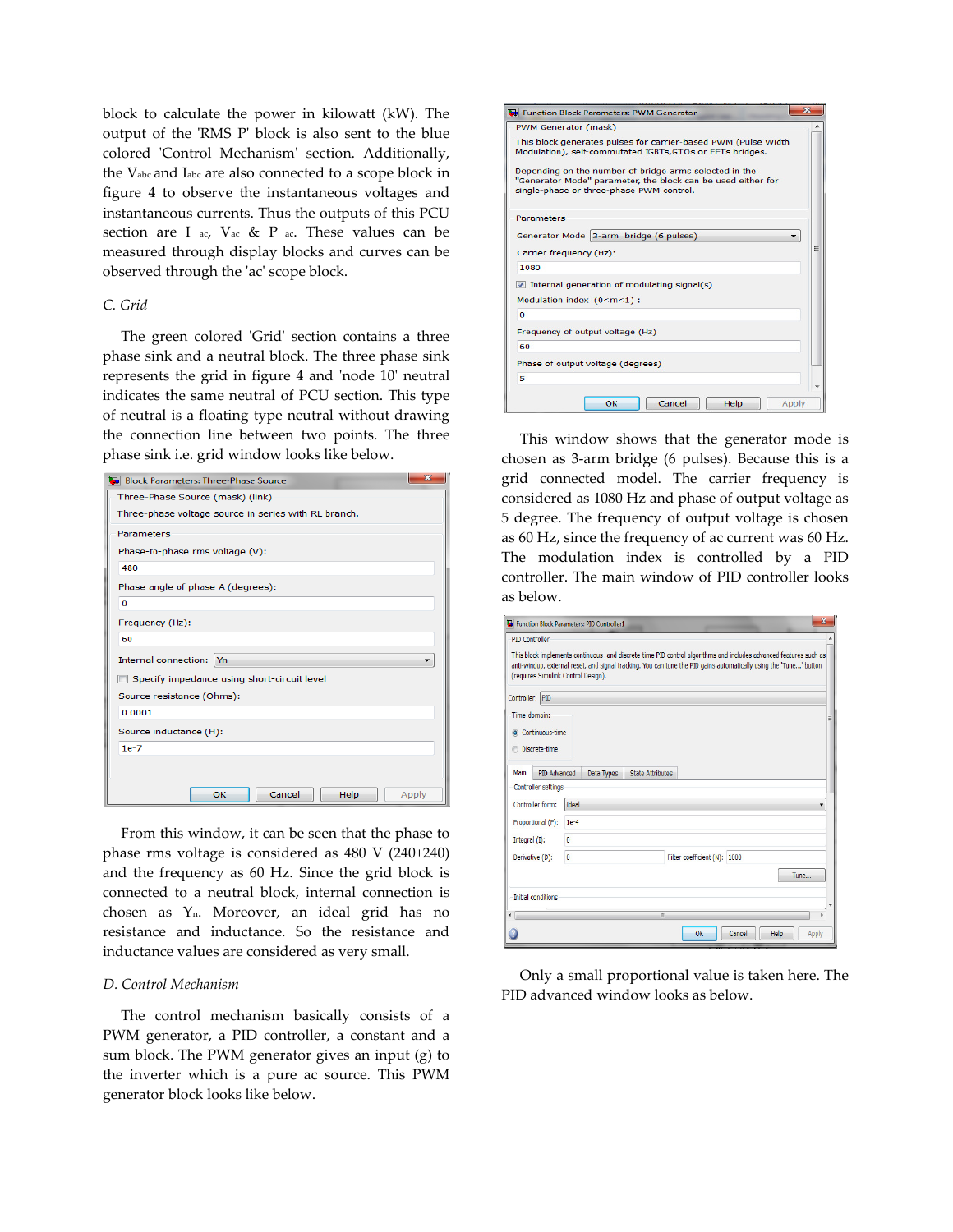| Function Block Parameters: PID Controller1<br><b>PID Controller</b> | $\mathbf x$                                                                                                        |
|---------------------------------------------------------------------|--------------------------------------------------------------------------------------------------------------------|
|                                                                     | This block implements continuous- and discrete-time PID control algorithms and includes advanced features such as  |
| (requires Simulink Control Design).                                 | anti-windup, external reset, and signal tracking. You can tune the PID gains automatically using the 'Tune' button |
| Controller: PID                                                     |                                                                                                                    |
| Time-domain:                                                        | Ξ                                                                                                                  |
| Continuous-time                                                     |                                                                                                                    |
| <b>O</b> Discrete-time                                              |                                                                                                                    |
| PID Advanced<br>Data Types<br><b>Main</b>                           | <b>State Attributes</b>                                                                                            |
| Output saturation                                                   |                                                                                                                    |
| V Limit output                                                      |                                                                                                                    |
| <b>Upper saturation limit:</b>                                      | Anti-windup method:                                                                                                |
| 1                                                                   | none                                                                                                               |
| Lower saturation limit:                                             |                                                                                                                    |
| $\overline{3}$                                                      |                                                                                                                    |
| Ignore saturation when linearizing                                  |                                                                                                                    |
| <b>Tracking mode</b>                                                | m                                                                                                                  |
|                                                                     | OK<br>Cancel<br>Help<br>Apply                                                                                      |

 The upper and lower limits basically indicate the range of the modulation index. The modulation index can vary within this range. The other two windows of this PID controller are kept as such. The input to this PID controller block is an error signal. From figure 4, it can be seen that this error signal is the difference between the reference signal and the power signal from PCU section. The reference signal is indicated by a constant block. The value in the constant block is taken as 440000 which is in watt. This is basically 440 kW which is expected to obtain as output. This reference is compared with the actual output  $(P_{ac1})$  of the model.

# ІV. SIMULATION RESULTS AND **DISCUSSIONS**

 The proposed model is run for 2 seconds in Matlab/Simulink R2010a to observe the results. Our main objective is fulfilled in this proposed model. The ac output is around 440 kW and it is fixed during the simulation. There is almost no fluctuation. And so, it is safe to inject this power into the grid. Another main objective is to reduce losses at each stage. Measurements are done at three stages of the proposed model to meet this objective. Firstly, the measurement is done after the fuel stacks, secondly after the connection of power block i.e. diode (dc measurement) and thirdly after converting the dc power into ac (ac measurement). The display blocks show that the fuel stacks can produce 443.8 kW power and the dc power is also 443.8 kW. So there is no power loss between these two stages. Finally the ac power is measured as 440.1 kW. Here a few kW power loss is observed. This loss occurs due to inverter and filters which is reasonable. The output of 'stack' scope i.e. wave shapes of current, voltage and power after the fuel stacks look like below.



Figure. 10. Stack current, voltage and power as a function of time

 Figure 10 shows the steady state condition of current, voltage and power. There is no transient condition for stack parameters.



Figure. 11. DC current, voltage, and power as a function of time

 Figure 11 shows the output of 'dc' scope. No transient condition can be observed for dc current but initial transients can be observed for dc voltage and dc power. After that they reach a steady value.

 Figure 12 shows the output of 'ac' scope. The initial transients and after that steady state values can be observed for ac parameters. This simulation is run for 0.3 seconds to observe the dynamics more clearly. From the above figure, the dynamics of ac power can be observed from t=0.05 seconds to t=0.15 seconds.